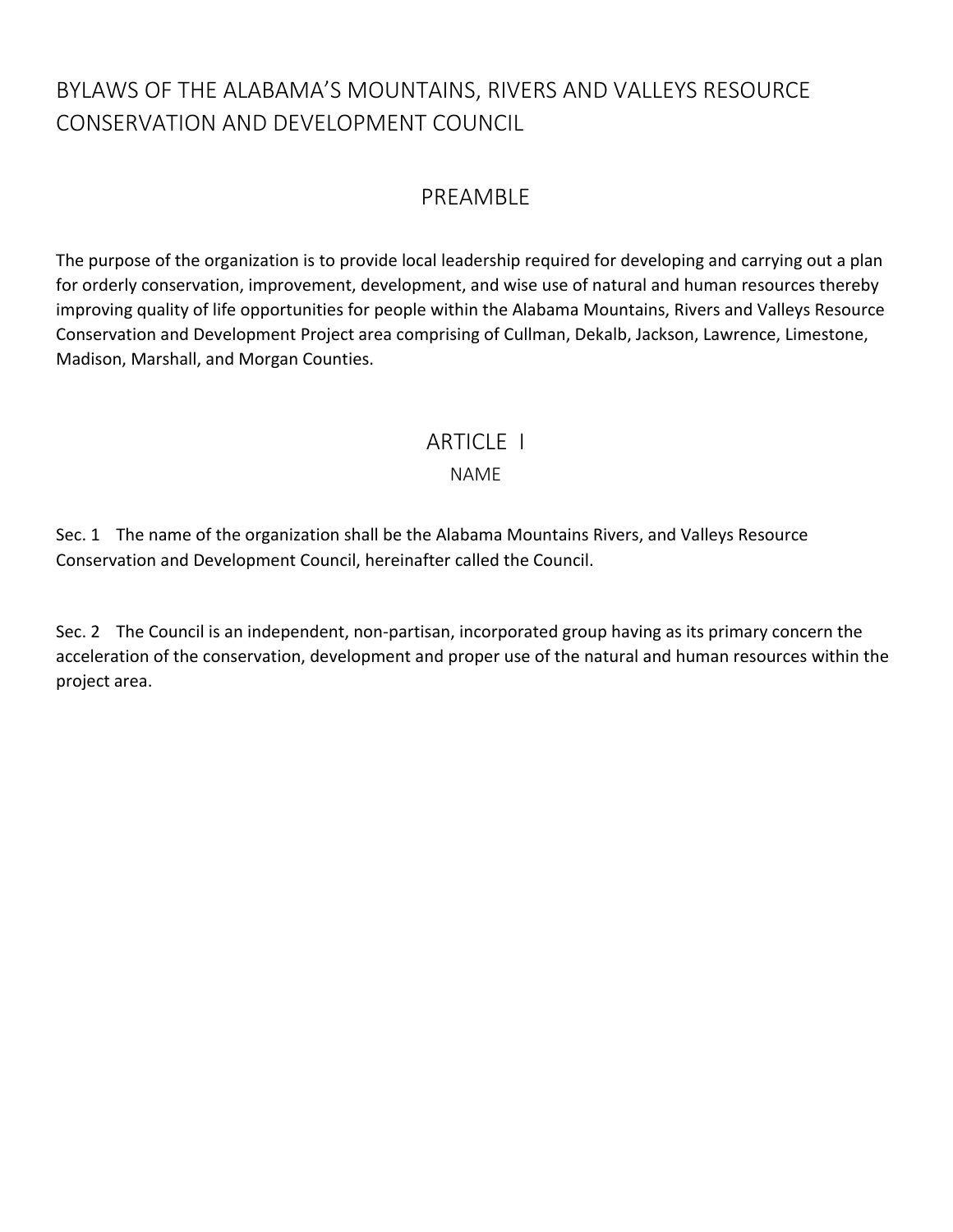# BYLAWS OF THE ALABAMA'S MOUNTAINS, RIVERS AND VALLEYS RESOURCE CONSERVATION AND DEVELOPMENT COUNCIL

# ARTICLE III

### COUNCIL MEMBERSHIP

At the RC&D county committee level there will be seven (7) different categories of membership. They are as follows:

| 1) Individual                                   | 1 vote |
|-------------------------------------------------|--------|
| 2) Corporate                                    | 1 vote |
| 3) Cities & Municipalities                      | 1 vote |
| 4) Educator                                     | 1 vote |
| 5) County Commission                            | 1 vote |
| 6) Soil & Water Conservation<br><b>District</b> | 1 vote |
| 7) Member @ Large                               | 1 vote |

(Chosen jointly by the SWCD & County Commission)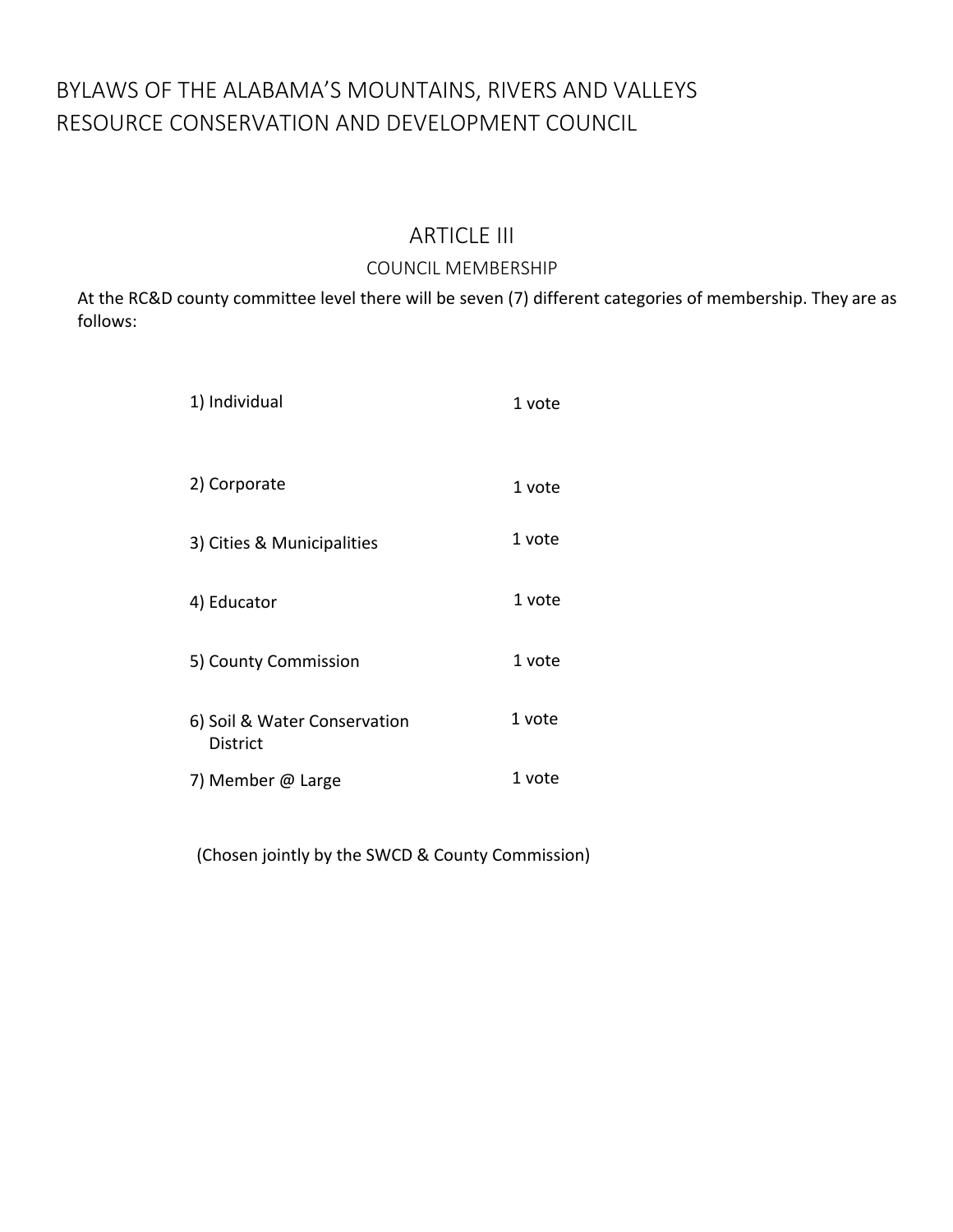## ARTICLE III

### COUNCIL MEMBERSHIP

One (1) dues-paying member representing each category will have voting rights at the county level.

At quarterly, special, and Annual RC&D Council Meetings, voting rights will remain as identified in Article III, Membership, section 1 of these Bylaws.

Dues for each category will be annually established by the RC&D Council Board.

Vacancies at the county level will be filled by the existing RC&D County Committee.

The RC&D County Committee Membership will annually nominate a Board Member from the County RC&D Membership, to represent their county at RC&D Board Meetings. The nominees will be approved or disapproved by the currently sitting Board.

This selected Board Member's name will be submitted to the entire council at the annual meeting for approval. Vacancies will be filled at the next RC&D quarterly or board meeting.

RC&D Council will have an unlimited number of non-voting members who will serve as advisors to the RC&D Council members at the county and council level. The dues for this category of membership will be established annually by the Board.

Addition to Section 1 as amended and approved July 26, 2007.

Sec. 2 Membership dues will be paid annually.

The RC& D Committee Membership will annually nominate a Board Member from the County RC&D Membership to represent their county at RC&D Board Meetings. The nominees will be approved or disapproved by the currently sitting Board.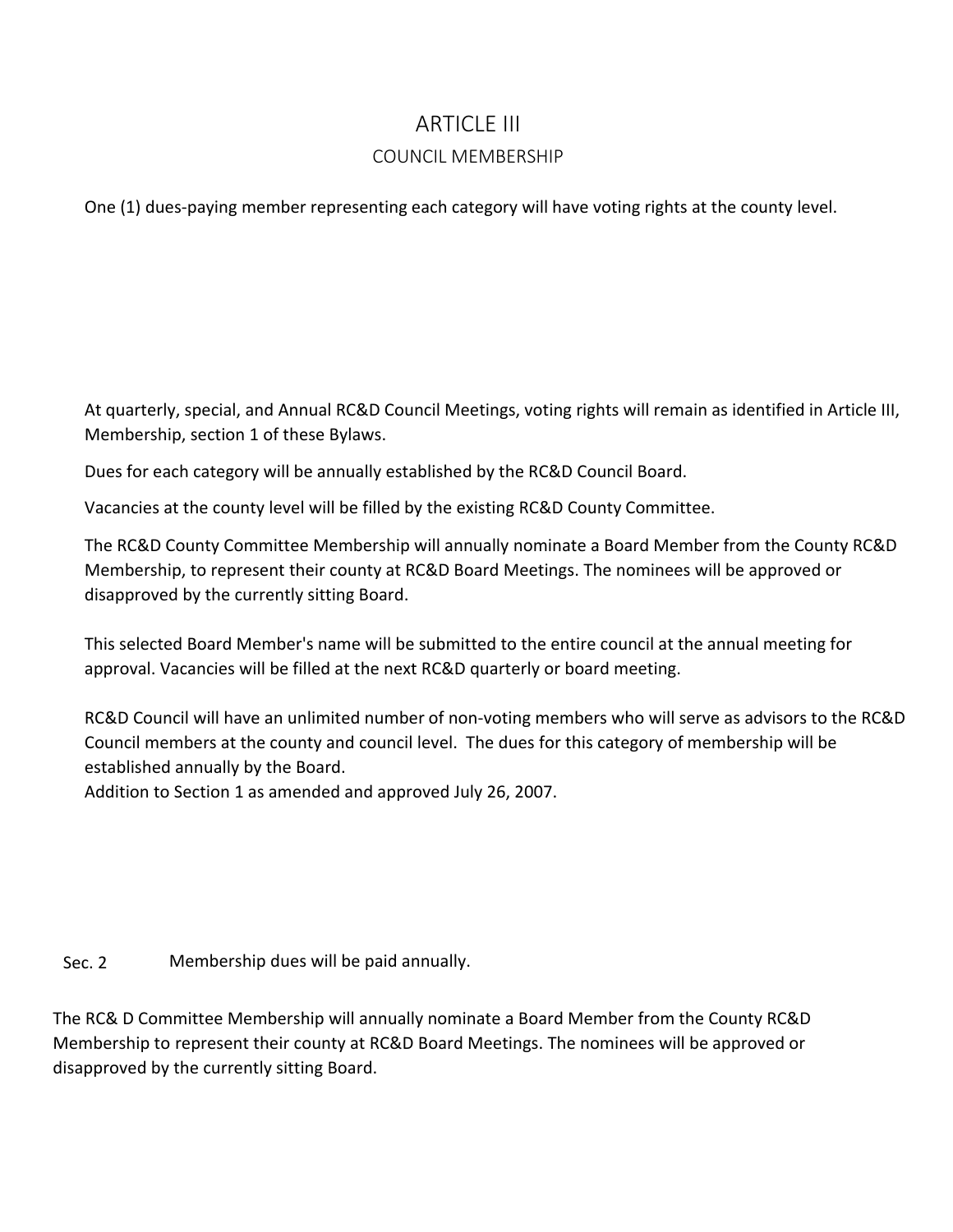## ARTICLE IV

#### OFFICIAL BODIES

Sec. 1 There will be a Board of Directors, called the Board.

Sec. 2 Resource conservation and development committees and such standing or special committees may be authorized by the chair.

## ARTICLE V

### COMPOSITION OF OFFICIAL BODIES

Sec. 1 The Board of Directors will be composed of the Council Chairman plus one (1) member from each county as nominated by their respective county Council membership at the annual RC&D Council meeting.

Up to Five Board of Director members, chosen at-large from the general membership categories. (INDIVIDUAL, TOWN, BUSINESS, EDUCATOR and AMERICAN INDIAN), by vote of the membership at the quarterly meeting, may be added to the current Board of Directors composition. Vacancies during the year will be filled by a vote of the membership at the next quarterly meeting.

The immediate past Chairperson may serve on the Board.

Sec. 2 Appointed Committees will be composed of individuals in the various areas of resource development as selected by the Chairman.